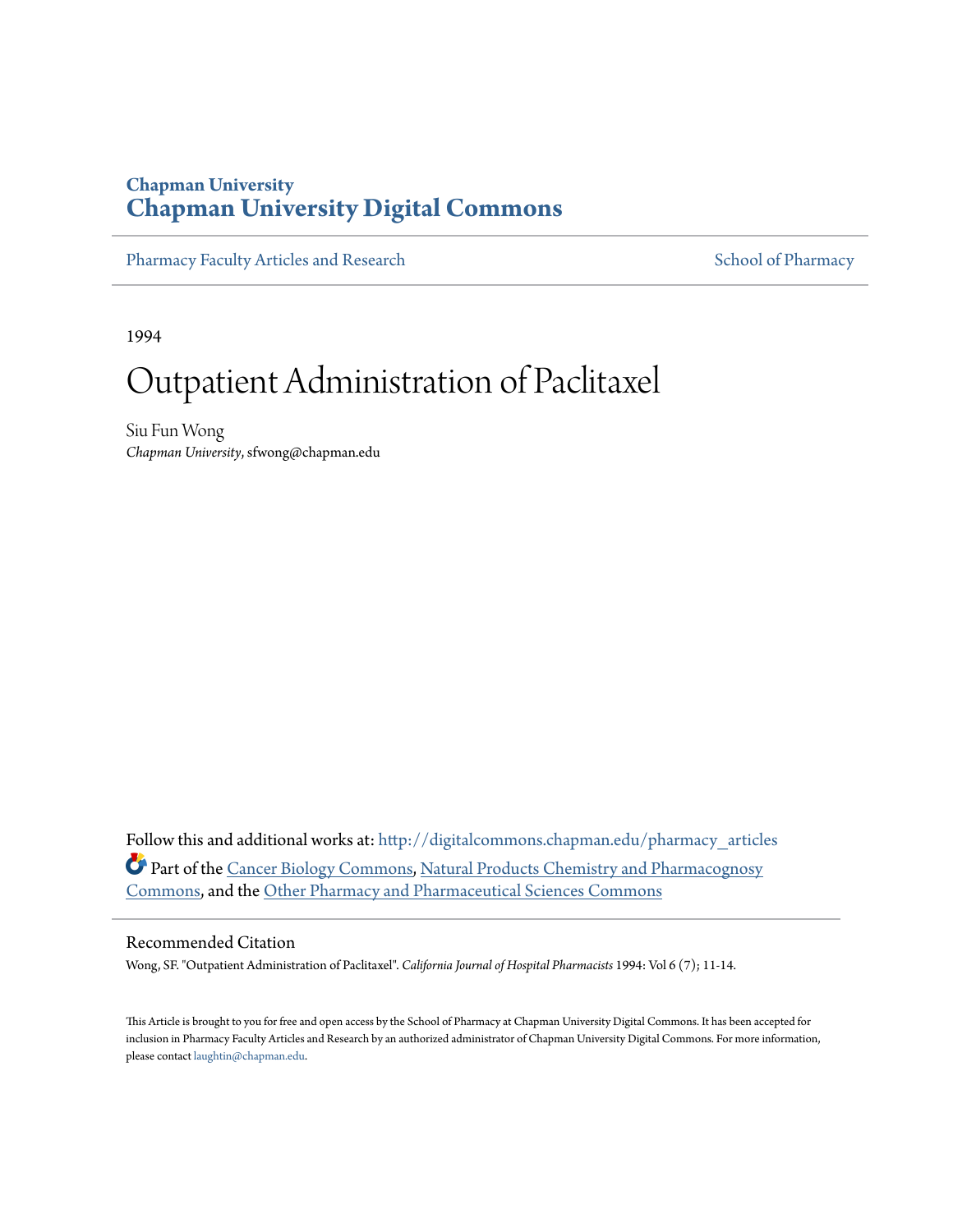# Outpatient Administration of Paclitaxel

## **Comments**

This article was originally published in *[California Journal of Hospital Pharmacists](http://www.cshp.org/cjhp)*, volume 6, issue 7, in 1994.

## **Copyright**

California Society of Health-System Pharmacists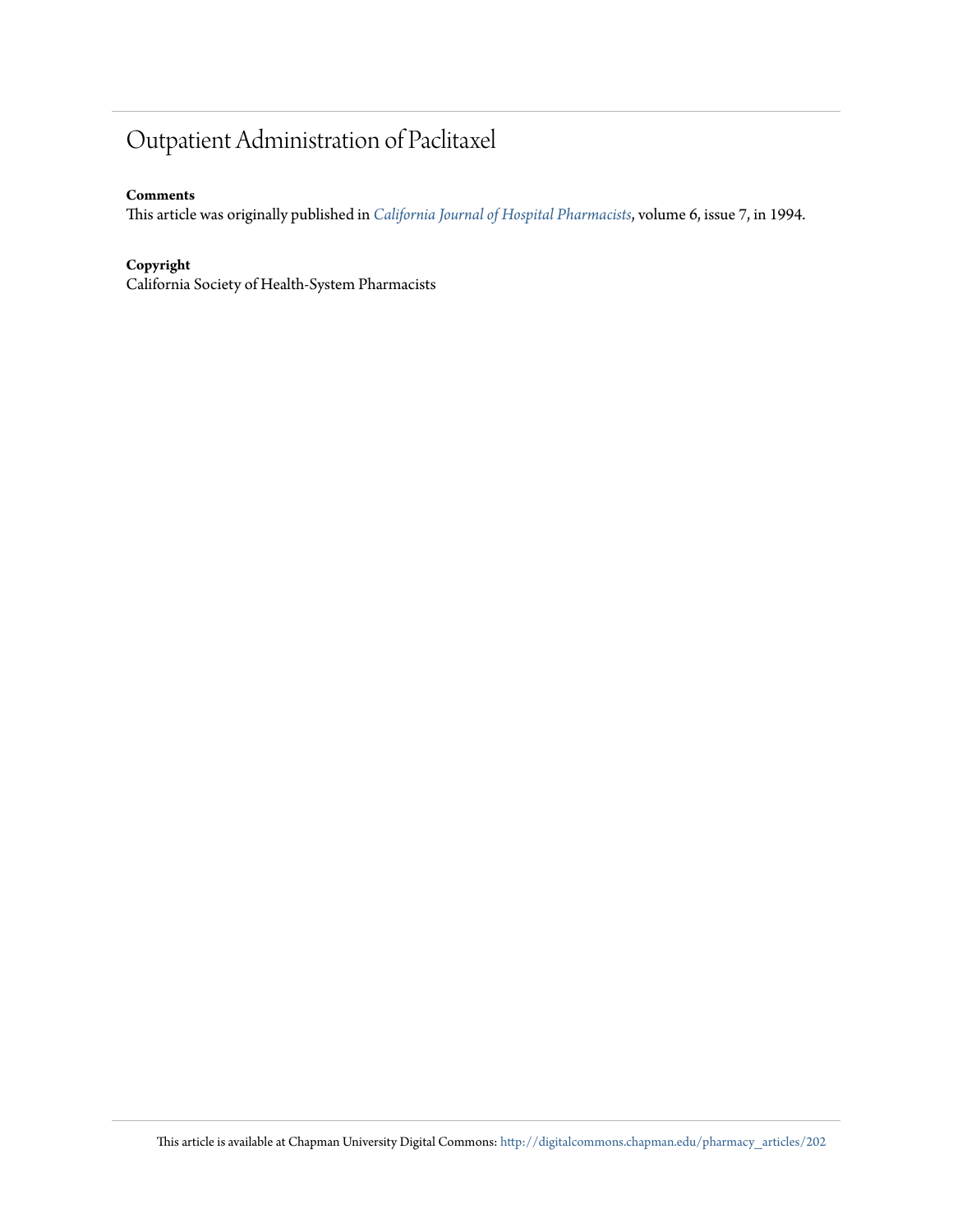# <sup>f</sup>**outpatient Administration**  I **of Paclitaxel**

最終

## *Oncology*  **Siu-Fun Wong, Pharm.D., FCSHP**

r

squibb), antineoplastic agent made from  $d$ oubtedly one of the most exciting agents occurrence of severe hypersensitivity re-<br>to be evaluated over the past decade. action than the dosing schedule itself.  $t_0$  be evaluated over the past decade. action than the dosing schedule itself.<br>Paclitaxel has demonstrated significant This observation is supported by a large paclitaxel has demonstrated significant This observation is supported by a large<br>promise against ovarian and metastatic randomized trial which compared two promise against ovarian and metastatic  $\frac{1}{\text{break}}$  cancer, and appears to be the most effective single agent to date for nonsmall-cell lung cancer in trials conducted using a bifactorial design. The incidence by Eastern Cooperative Oncology Group of severe hypersensitivity reactions was (ECOG).<br>1.2% with the longer infusion and 2.2%

The toxicities of paclitaxel include myelosuppression, neuropathy, cardiac arrhythmias, and hypersensitivity reactions. Based on initial observations suggesting that the incidence of hypersensitivity reactions may be higher with the shorter infusion durations, later trials were developed using 24-hour infusions and prophylactic antiallergic regimens. Using this method of administration, which generally requires an inpatient hospital admission, the incidence of hypersensitivity reactions was approximately 3%.

In this article, we will examine the results of ongoing trials using a shorter three-hour infusion time of paclitaxel given at various doses and focus on the issues of dosing and safety, efficacy, and method of administration thus alleviating the need for inpatient hospital admission and thereby maximizing the cost effectiveness of this drug therapy.

## **Dosing and Safety**

Severe hypersensitivity reactions were identified early in the course of phase I clinical trials of paclitaxel; the majority occurred in association with a short infusiontimeof paclitaxel (one to three hours). As a result of these observations, the length of administration was increased and a premedication regimen that included steroids and hl and h2 histaminereceptor blockers was introduced. Subsequent studies proved that these results Were safe.

**Introduction**<br>**Paclitaxel (Taxol®, Bristol-Meyers** I trials of paclitaxel suggests that the ad-I trials of paclitaxel suggests that the ad-<br>ministration of premedications may play the bark of the Pacific yew tree, is un-<br>doubtedly one of the most exciting agents occurrence of severe hypersensitivity redoses of paclitaxel (175 and 135 mg/m<sup>2</sup>) and two schedules (24 and three hours) 1.2% with the longer infusion and 2.2%

> *Paclitaxel has de1nonstrated significant prornise against ovarian and nietastatic breast cancer, and appears to be the rnost effective single agent to date for non-sniall-cell*  lung *cancer.*

with the shorter one. Of note, there also was no apparent effect of dose on the occurrence of severe hypersensitivity reactions in this trial (1.4% with the higher dose, 1.9% with the lower).

A recent study by Schiller et al demonstrated that higher paclitaxel doses up to 300 mg/m<sup>2</sup> can be administered over

three hours with the standard premedications. One of 35 patients (2.8%) had a grade 3 anaphylactic reaction within one minute of initiation of his second dose of 250 mg/m2 of paclitaxel requiring treatment with diphenhydramine, fluids, and oxygen. Rechallenge was not conducted. Another patient developed facial flushing and severe headaches approximately 15 minutes following completion of his first cycle of 300 mg/m2 of paclitaxel. No treatment was given, and the patient received subsequent courses of paclitaxel at the same dose without any recurrence of the symptoms. The author concluded that with proper monitoring and pre-medication, high doses of paclitaxel can be safely administered in the outpatient setting.

More studies are currently being conducted to evaluate one-hour infusion of paclitaxel in combination with other antineoplastic agents, and the preliminary reports were published in the proceedings of the 1994 Annual Meeting of the American Society of Clinical Oncology.

The effects of paclitaxel on the bone marrow, however, are dose related. lnterestingly, the previously mentioned bifactorial randomized trial demonstrated striking decreases in bone marrow suppression associated with the threehour paclitaxel infusion. The short infusion was associated with a 17% incidence of grade 4 granulocytopenia and no febrile neutropenia, whereas 74% of the patients given pacl itaxel over 24 hours developed grade 4 granulocytopenia and 12% febrile neutropenia. Pharmacokinetic data indicated both area-under the curve (AUC) and Cmax values to be substantially higher when identical doses of paclitaxel are administered over three pours as compared to 24 hours. However, the percentage decreases in both the white blood cell counts and the absolute neutrophil counts follows an Emax model that relates these parameters to the dura-

23.30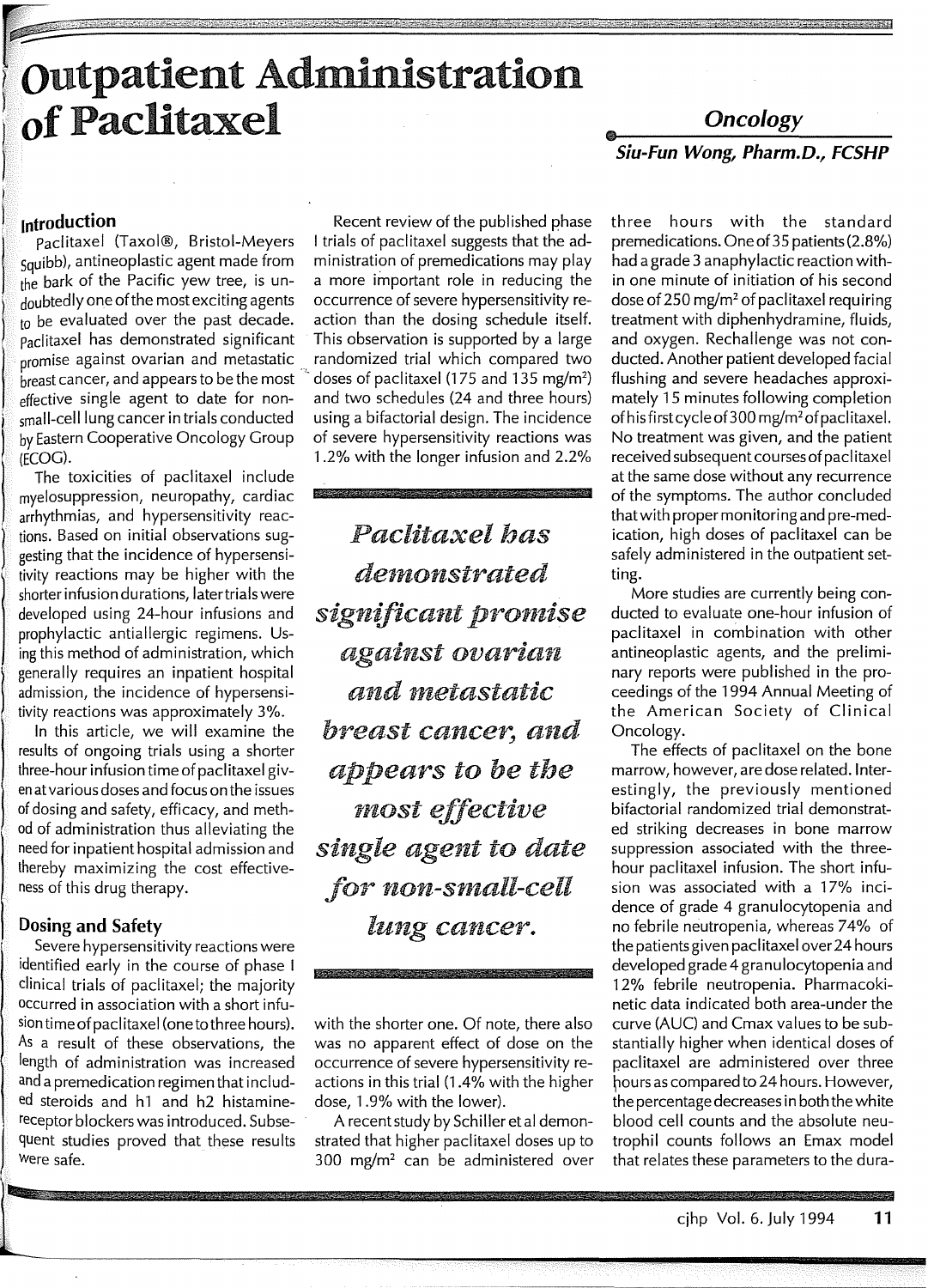tion that the plasma concentration of paclitaxel is maintained about 0.1 umol/ L.

Drug sequencing also plays a significant role in toxicities when 24-hour infusion of paclitaxel is combined with cisplatin or doxorubicin. Increased neutropenia and decreased paclitaxel clearance are observed when cisplatin is administered before paclitaxel regardless of dose. The potential mechanism is the inhibition of cytochrome P-450 dependent paclitaxel metabolizing enzyme by cisplatin. Cumulative thrombo-cytopenia, infections, and severe mucositis become the dose limiting toxicities when paclitaxel 125 mg/m<sup>2</sup> 24-hour infusion precedes<sup>7</sup> doxorubicin 48 mg/m2 48-hour infusion; when the sequence is reversed, the doses of both agents can be escalated. Doxorubicin level was also noted to increase by 30% when paclitaxel was administered prior to doxorubicin.

Many combination regiments using one-hour and three-hour paclitaxel infusion in various diseases are currently undergoing evaluation and were reported at the 1994 Annual Meeting of the American Society of Clinical Oncology. The effect of drug sequencing was not studied in these preliminary reports, but it is speculated that this effect in the three-hour infusion is probably less significant due to the overlapping kinetic factors.

Peripheral sensory neuropathy can also occur with paclitaxel and is dose related but not scheduled related. Arthralgias and myalgias sometimes occur in association with peripheral neuropathy. Schiller's report suggested that troublesome arthralgias and myalgias are more prominent with high doses (>250 mg/m2 ) administered over three hours in comparison with similar doses over 24 hours and lower doses (210 mg/m<sup>2</sup>) over three hours. In this study, 27 of 111 courses (24%) required narcotics for pain control. Prednisone also appeared to promptly alleviate the symptoms of many of these patients.

Other side effects, such as nausea/ vomiting, mucositis, and diarrhea seen with paclitaxel administration are more associated with dosing than with schedule effects.

### **Efficacy**

The key question surrounding both the

| Table 1.<br><b>Manifestations and Recommended Management of</b><br><b>Hypersensitivity Reaction Associated with Paclitaxel Infusion</b> |                                                                                                                                                                                                                                                                                                                                                                                                                                                                                                                                                                                                                                                                                                                                                                                                                                                                                                                                |  |
|-----------------------------------------------------------------------------------------------------------------------------------------|--------------------------------------------------------------------------------------------------------------------------------------------------------------------------------------------------------------------------------------------------------------------------------------------------------------------------------------------------------------------------------------------------------------------------------------------------------------------------------------------------------------------------------------------------------------------------------------------------------------------------------------------------------------------------------------------------------------------------------------------------------------------------------------------------------------------------------------------------------------------------------------------------------------------------------|--|
| <b>Major manifestations:</b>                                                                                                            | Respiratory distress + bronchospasm, hypotension,<br>۰<br>angioedema                                                                                                                                                                                                                                                                                                                                                                                                                                                                                                                                                                                                                                                                                                                                                                                                                                                           |  |
| <b>Other manifestations:</b>                                                                                                            | Flushing, urticaria, rashes, chest and extremity pains<br>ø                                                                                                                                                                                                                                                                                                                                                                                                                                                                                                                                                                                                                                                                                                                                                                                                                                                                    |  |
| Recommended                                                                                                                             |                                                                                                                                                                                                                                                                                                                                                                                                                                                                                                                                                                                                                                                                                                                                                                                                                                                                                                                                |  |
| premedications:                                                                                                                         | Dexamethasone 20 mg IV or PO at -12 and -6 hour<br>۰<br>Diphenhydramine 50 mg IV at -30 min<br>۰<br>Cimetidine 300 mg or ranitidine 50 mg IV at -30 min<br>۰                                                                                                                                                                                                                                                                                                                                                                                                                                                                                                                                                                                                                                                                                                                                                                   |  |
| Recommended                                                                                                                             |                                                                                                                                                                                                                                                                                                                                                                                                                                                                                                                                                                                                                                                                                                                                                                                                                                                                                                                                |  |
| precautions:                                                                                                                            | Medical personnel should be available (especially for<br>۰<br>the first two treatments)<br>Emergency equipment, fluids, pressors, and other<br>۰                                                                                                                                                                                                                                                                                                                                                                                                                                                                                                                                                                                                                                                                                                                                                                               |  |
|                                                                                                                                         | injectable drugs (e.g., epinephrine, diphenhydramine,<br>steroids) close to bedside                                                                                                                                                                                                                                                                                                                                                                                                                                                                                                                                                                                                                                                                                                                                                                                                                                            |  |
| Recommended                                                                                                                             |                                                                                                                                                                                                                                                                                                                                                                                                                                                                                                                                                                                                                                                                                                                                                                                                                                                                                                                                |  |
| treatment:                                                                                                                              | Major manifestations:<br>discontinue paclitaxel immediately<br>0<br>diphenhydramine 25-50 mg IV as indicated<br>e<br>pressors, fluids, epinephrine as indicated<br>۰<br>dexamethasone 20 mg IV every 6 hours for persistent<br>۰<br>symptoms<br>Minor manifestations:<br>diphenhydramine 50 mg IV every 4 to 6 hours as<br>indicated<br>• symptomatic treatment                                                                                                                                                                                                                                                                                                                                                                                                                                                                                                                                                                |  |
| Recommended<br>rechallenge:                                                                                                             | Dexamethasone 20 mg IV every 6 hours for 4 doses<br>$\bullet$<br>(may begin as soon as patient is stabilized); the last<br>dose should be given 30 mins before the rechallenge<br>Diphenhydramine 50 mg IV and cimetidine 300 mg or<br>۰<br>ranitidine 50 mg IV 30 mins before the rechallenge<br>A freshly prepared solution of paclitaxel should be<br>$\bullet$<br>given at 10% of the rate required to deliver the solution<br>over 24 hrs; this rate should be maintained for 2 hours.<br>If no major reaction occurs, the rate should be in-<br>creased gradually over the next 6 hours to the original<br>24-hour rate. If the original HSR occurred after a<br>negligible dose of paclitaxel, the full does should be<br>readministered. If a substantial fraction of the dose was<br>infused before the HSR, the rechallenge dose should be<br>the remaining dose fraction. Medical personnel should<br>be available. |  |

dose and the schedule issues of paclitaxel is the effect on antitumor efficacy. At the present time, efficacy data comparing different infusion durations are available from only one clinical trial. National Cancer Institute of Canada (NCIC)/European investigators randomized patients with platinum-pre-treated ovarian cancer in a 2x2 factorial design to one of two doses of paclitaxel, 135 and 175 mg/m<sup>2</sup>, and one of two infusion durations, three or 24 hours. Neither response rates (17% vs 20%) nor survival rates differed for patients on the three- and 24-hour arms. However, the 24-hour schedule was associated with substantially more grade 4

neutropenia (7 4% vs 17%) and a higher incidence of febrile neutropenia (12% vs 0%). Thus, only 76.5% of patients in the 24-hour group received at least 90% of the planned dose as compared with 92% in the three-hour arm.

I

I

 $\parallel$ 

|<br>|<br>|<br>|

 $\left\{\begin{array}{c} \end{array}\right.$ 

One question which needs to be addressed is whether the support of granulocyte colony-stimulating factor(G-CSF) will allow maintenance of chemotherapy dose-intensity of the 24-hour arm. The Gynecology Oncology Group (COG) is currently conducting a randomized phase III trial in ovarian cancer addressing the role of G-CSF with a 24-hour infusion of high dose paclitaxel (250 mg/m<sup>2</sup>) with the the contract of the contract of the contract of the contract of the contract of the contract of the contract of the contract of the contract of the contract of the contract of the contract of the contract of the contract o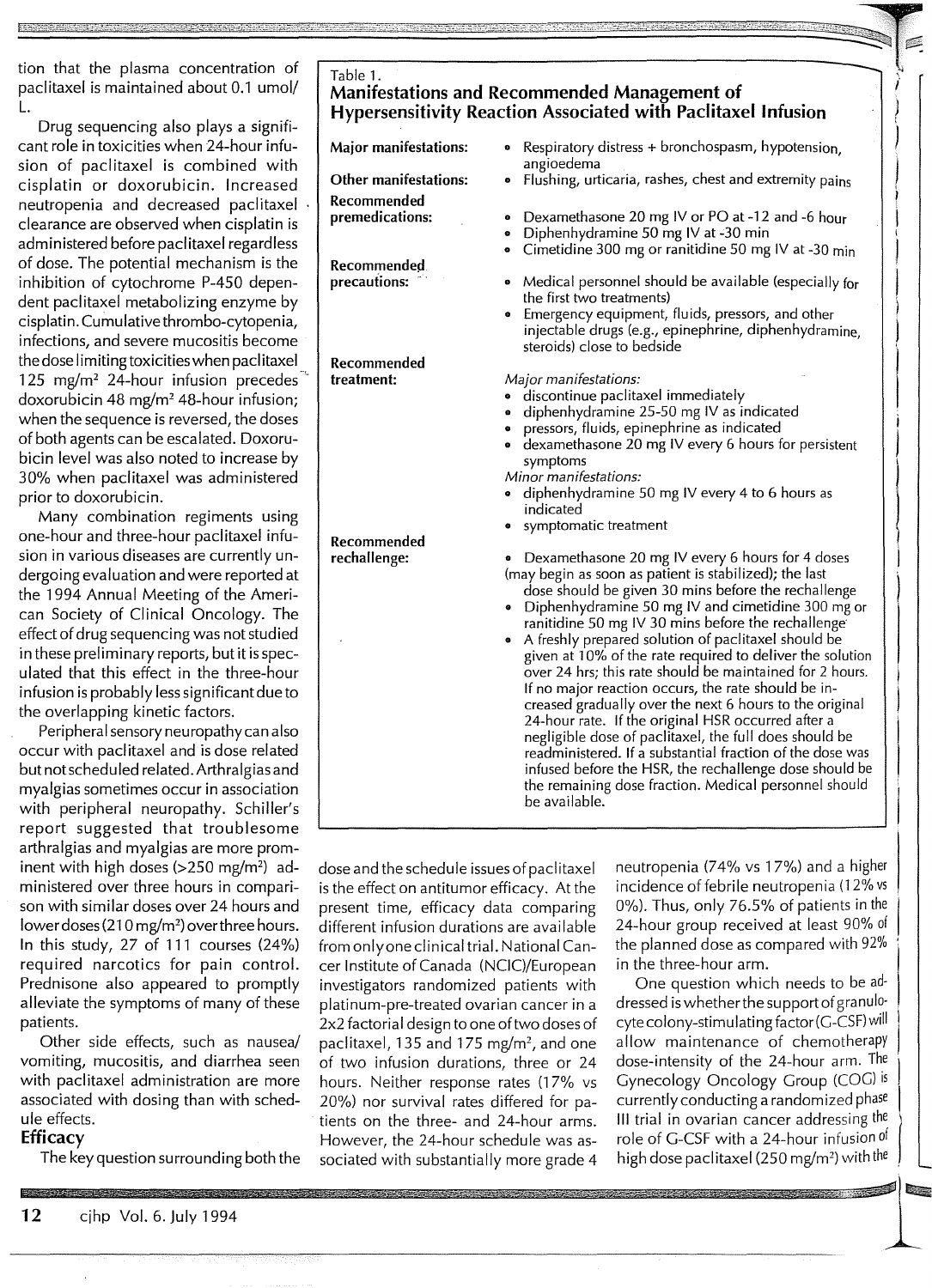# Table 2.<br>Commercially Available Administration Sets for Delivery of Paclitaxel

### /. **Institutional Administration**

| l, lliautational rialminatration              |                                                                                                    |                                                                                           |  |
|-----------------------------------------------|----------------------------------------------------------------------------------------------------|-------------------------------------------------------------------------------------------|--|
| <b>Catalog Number</b>                         | <b>Description</b>                                                                                 | <b>Type of Pump</b>                                                                       |  |
| ABBOTT (1-800-222-6883)                       |                                                                                                    |                                                                                           |  |
| 11140-48                                      | Proximal set ·                                                                                     | Omni-Flow                                                                                 |  |
|                                               | (container to pump) +                                                                              | 4000 series                                                                               |  |
| 1736-48                                       | Distal extension set                                                                               |                                                                                           |  |
|                                               | (pump to patient)                                                                                  |                                                                                           |  |
| 2427-02                                       | Vented dual channel set :                                                                          | Lifecare 5000 plus                                                                        |  |
| 1772-01                                       | Vented set                                                                                         | Lifecare Macro                                                                            |  |
|                                               |                                                                                                    | (flow rate 999ml/hr)                                                                      |  |
| 9252-68                                       | Vented set                                                                                         | Lifecare Macro                                                                            |  |
|                                               |                                                                                                    | (flow rate 99.9ml/hr)                                                                     |  |
| BAXTER (1-800-933-0303)                       | γ.                                                                                                 |                                                                                           |  |
| 2C1042                                        | <b>Vented Set</b>                                                                                  | Flo-Guard 8000 series                                                                     |  |
| 1C8355S                                       | Vented with in-line filter                                                                         | Flo-Guard 6000 series                                                                     |  |
|                                               |                                                                                                    |                                                                                           |  |
| IMED (1-800-854-2033)                         |                                                                                                    |                                                                                           |  |
| 2260                                          | <b>Vented Set</b>                                                                                  | Gemini PC 1 & 2                                                                           |  |
| 2262                                          | Non-vented set                                                                                     | Gemini PC 1 & 2                                                                           |  |
| 2264                                          | Vented set with                                                                                    | Gemini PC 1 & 2                                                                           |  |
|                                               | in-line filter                                                                                     |                                                                                           |  |
| 9630                                          | Vented set                                                                                         | IMED 900 model                                                                            |  |
| 9635                                          | Non-vented set                                                                                     | IMED 900 model                                                                            |  |
| IVAC (1-800-854-7128)                         |                                                                                                    |                                                                                           |  |
| 59953                                         | Vented & non-vented set                                                                            | IVAC 590 & 599 model                                                                      |  |
| C20350                                        | + extension set 14" with                                                                           |                                                                                           |  |
|                                               | in-line filter                                                                                     |                                                                                           |  |
| MCGAW (1-800-854-6851)                        |                                                                                                    |                                                                                           |  |
| V8333                                         | Vented & non-vented set                                                                            | AccuPro pump                                                                              |  |
|                                               |                                                                                                    |                                                                                           |  |
| II. Ambulatory Infusion Pump                  |                                                                                                    |                                                                                           |  |
| ABBOTT                                        |                                                                                                    |                                                                                           |  |
| Pancretec Provider 5000                       |                                                                                                    | McGaw Excel 250, 500, or 1000 ml polyolefin container                                     |  |
| Pump                                          |                                                                                                    | + Abbott/McGaw adaptor (#11075) + Abbott Lifeshield                                       |  |
|                                               | tubing set (#13503) + IVEX-HP in-line filter (#4524)                                               | Anesthesia Pump set-OL polyethylene-lined cartridge-                                      |  |
|                                               |                                                                                                    |                                                                                           |  |
| BLOCK (1-800-944-1501)                        |                                                                                                    |                                                                                           |  |
| Verifuse Ambulatory                           | McGaw Excel polyolefin container + Block vented<br>(V021011) or non-vented set (V021014) with 0.22 |                                                                                           |  |
| Infusion Pump                                 |                                                                                                    |                                                                                           |  |
|                                               | micron filter or                                                                                   |                                                                                           |  |
|                                               | + tubing set                                                                                       | Reservoir set (V021012) = Non-PVC 120 ml container                                        |  |
|                                               |                                                                                                    |                                                                                           |  |
| PHARMACIA DELTAC (1-800-426-2448)             |                                                                                                    |                                                                                           |  |
| CADD-1, CADD-PLUS,                            | McGaw Excel polyolefin container + TOTM remote                                                     |                                                                                           |  |
| CADD-PCA                                      |                                                                                                    | reservoir adaptor cassette (#21-7016) [bag spike and 60-                                  |  |
|                                               | inch tubing included]**                                                                            |                                                                                           |  |
| III. Filters for Administration of Paclitaxel |                                                                                                    |                                                                                           |  |
| <b>Catalog Number</b>                         | <b>Description</b>                                                                                 | <b>Type of Pump</b>                                                                       |  |
| Abbott 4524-58                                | IVEX-HP                                                                                            | various                                                                                   |  |
| Abbott 4521-48                                | <b>IVEX-HP</b>                                                                                     | various                                                                                   |  |
| Abbott 2679-48                                | IVEX-2                                                                                             | various                                                                                   |  |
|                                               |                                                                                                    |                                                                                           |  |
|                                               |                                                                                                    | **in-line filter not included in the current product, may add filter at the end of tubing |  |

but non-luer-lock system.needs to be taken into consideration if patient is to receive

treatment at home

secondary goal to evaluate the dose of the cytokine required. Other trials in patients with breast and lung cancer are ongoing to address the efficacy of higher doses of paclitaxel with or without G-CSF and determine the impact of different administration schedules on therapeutic outcomes. Although in-vitro data indicated that one-third activity was recorded with three-hour exposure time vs. 24-hour exposure time, in previously treated ovarian and breast cancer patients, the endpoint of the treatment is primarily palliative which makes the toxicities of the therapy, cost of treatment and the quality. of life of the patients far outweigh the potential differences in the response rate.

## **Method of Administration**

Because of the unique nature of paclitaxel, with its complicated formulation and potentially significant side effects, special preparation of the paclitaxel infusion and monitoring of patients are required.

Hypersensitivity reactions, particularly anaphylactoid signs and symptoms, are a major concern during paclitaxel administration. The majority of the hypersensitivity reactions are reported to occurwithin 5-10 minutes of the initiation of infusion and during the first and second doses of paclitaxel. The manifestations and recommended management are listed in Table 1. For outpatient administration of paclitaxel over three hours, a test dose or close monitoring with recommended premedications is being used.

Prior to the availability of Dr. Schiller's report, three patients at our institution (11 courses) were treated with high dose paclitaxel (250 mg/m2) infused over six hours in the outpatient infusion center. All patients were pre-treated with standard antiallergic medications and did not receive a test dose. All three patients tolerated their therapy without any complications.

Another consideration is the interaction of the drug with the administration device. Paclitaxel is poorly soluble and requires a vehicle containing polyoxyethylated castor oil (Cremophor EL) which is known to leach phthalate plasticizers (e.g., diethlhexylphthalate [DEHP]) from polyvinylchloride (PVC) bags and administration sets. Glass or